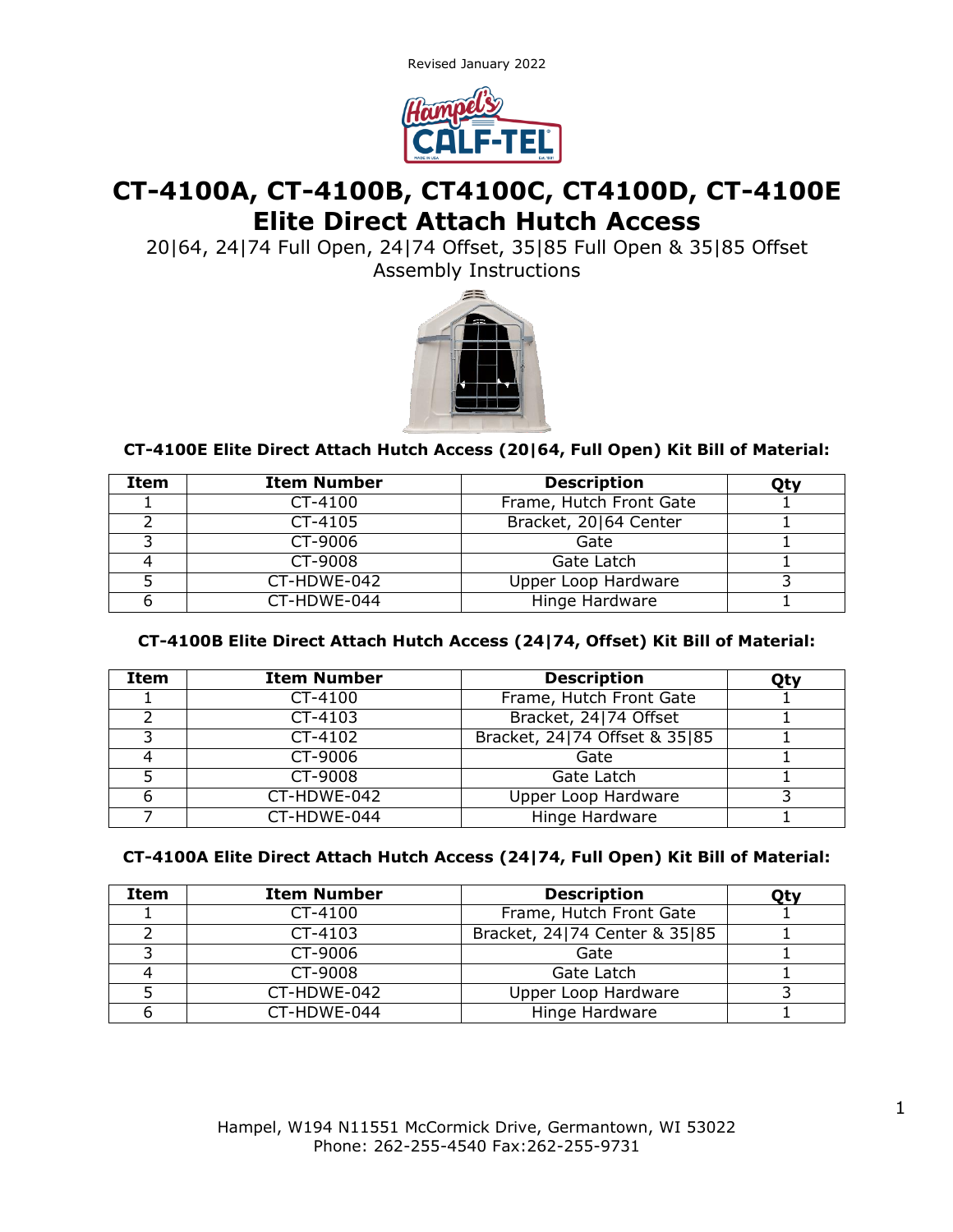Revised January 2022



## **CT-4100D Elite Direct Attach Hutch Access (35|85, Offset) Kit Bill of Material:**

| Item | <b>Item Number</b> | <b>Description</b>            | Qty |
|------|--------------------|-------------------------------|-----|
|      | CT-4100            | Frame, Hutch Front Gate       |     |
|      | CT-4103            | Bracket, 24 74 Center & 35 85 |     |
|      | CT-4104            | Bracket, 35 85 Offset         |     |
|      | CT-9006            | Gate                          |     |
|      | CT-9008            | Gate Latch                    |     |
| 6    | CT-HDWE-042        | Upper Loop Hardware           |     |
|      | CT-HDWE-044        | Hinge Hardware                |     |

## **CT-4100C Elite Direct Attach Hutch Access (35|85, Full Open) Kit Bill of Material:**

| <b>Item</b> | <b>Item Number</b> | <b>Description</b>            | Otv |
|-------------|--------------------|-------------------------------|-----|
|             | CT-4100            | Frame, Hutch Front Gate       |     |
|             | CT-4102            | Bracket, 24 74 Offset & 35 85 |     |
|             | CT-9006            | Gate                          |     |
|             | CT-9008            | Gate Latch                    |     |
|             | CT-HDWE-042        | Upper Loop Hardware           |     |
|             | CT-HDWE-044        | Hinge Hardware                |     |

#### **Tools Needed:**

1. 3/8" Drill Bit 2. ½ in (12.7 mm) Deep Socket with Ratchet

3. ½ in (12.7 mm) Wrench

## **Installation Instructions:**

**Step 1: Center frame on to front opening of hutch:** Bottom steel angle slides over the plastic threshold.

**Step 2: Bolt the side brackets to the frame:** Depending on the version of hutch you have (left entry, right entry, or full open) will determine which bracket goes on the right and the left.

**Step 3**: **Adjust the side bracket:** Bracket should be nearly horizontal. Mark the hutch to drill the holes for mounting. Using a 3/8" drill bit, drill holes.

**Step 4: Secure side brackets:** Only 1 bolt is needed per bracket. Tighten in place.

**Step 5: Mark bottom mounting holes:** Once the side brackets are installed, mark the hutch for the bottom mounting holes. This helps secure the frame to the hutch.

**Step 6: Secure frame:** Using bolts, fasten frame in place to bottom of hutch.

**Step 7: Attach latch:** Using latch hardware, fasten latch to frame.

**Step 8: Hang gate:** Start by guiding top hinge on gate through the top hole on frame. Once hinge is in place, follow with bottom hinge.